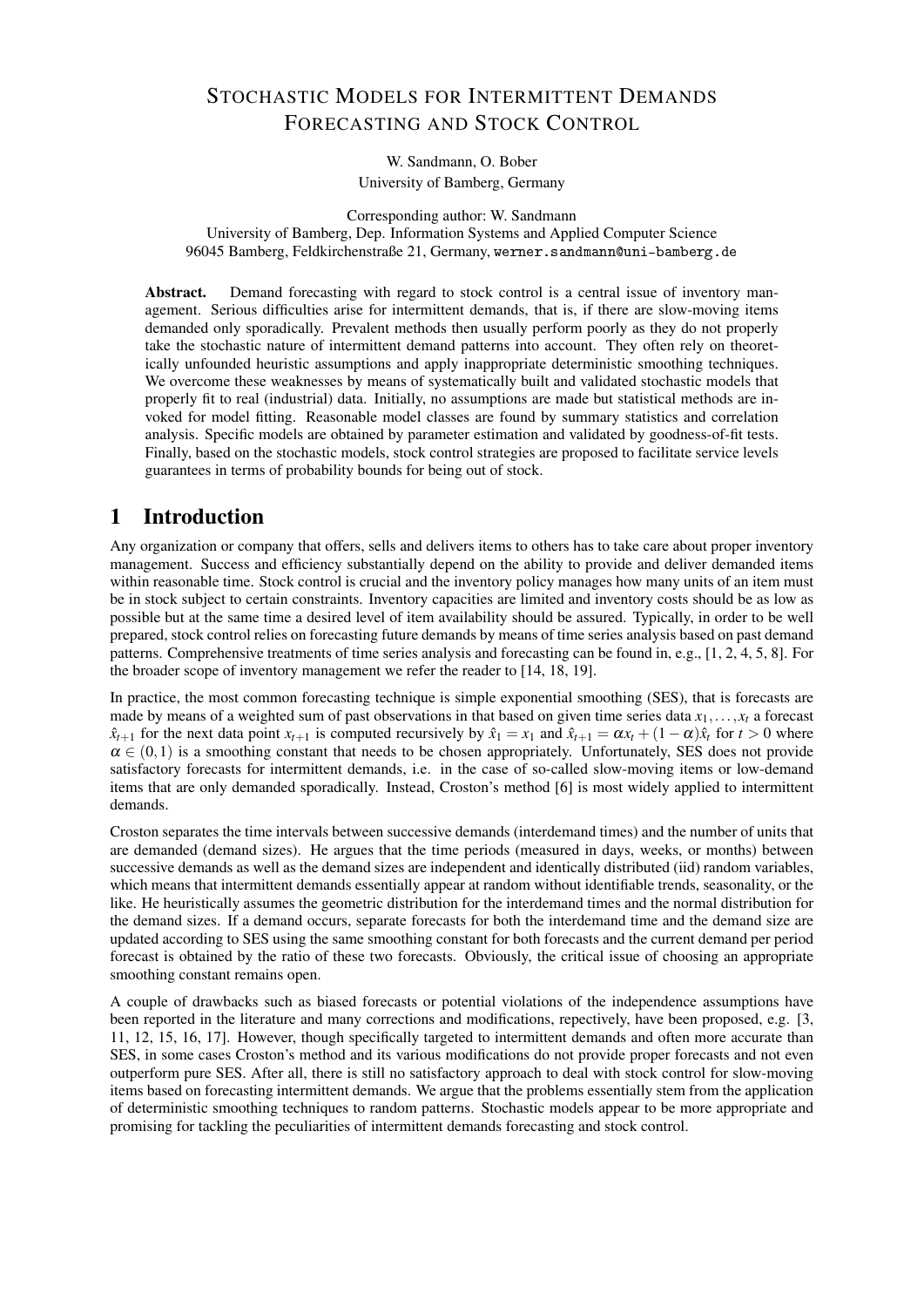# 2 Stochastic Modeling Approach

In order to improve forecasting and stock control for slow-moving items we first have to figure out the weaknesses of existing methods and the requirements for overcoming these weaknesses. The mixture of assuming stochastic behavior and applying SES as a forecasting technique is inappropriate. The modifications of Croston's original version, adopting the independence assumptions as well as the assumption of geometrically distributed interdemand times, are mainly concerned with nonnormal (but still continuous) distributed demand sizes and modified forecasts. In particular, they still produce deterministic point forecasts though the demand pattern is essentially random. Mathematically, they work with deterministic realizations rather than with stochastic processes which are supposed to be the data generating mechanism. It has been recently shown by Shenstone & Hyndman [13] that the application of these deterministic forecasting techniques cannot be consistent with stochastic models, because any underlying stochastic model must be non-stationary and defined on a continuous sample space with negative values, which both does not match to the real properties of intermittent demand patterns.

We believe that starting with a forecasting technique and building an according underlying model is exactly the reversed order of what is required. In particular, the major problem lies in the inappropriate forecasting technique rather than in approaching intermittent demands via stochastic models. Additionally, we point out that in the previously cited literature specific probability distributions are heuristically assumed and - if at all - checked against artificial simulated data. It is often just a matter of luck whether or not the assumptions well fit to real intermittent demand data. Consequently, we argue that one should first build an adequate stochastic model based on real data, then validate its goodness of fit and finally derive forecasts and stock control strategies to meet certain requirements such as service level guarantees.

### 2.1 Stochastic Time Series Models

A time series is an ordered sequence  $x_1, \ldots, x_n$ , interpreted as a realization of a stochastic process  $(X_t)_{t \in T}$ . As we are concerned with discrete time points (months), we shall assume that the index set  $T$  is a subset of the nonnegative integers. Note that, though often neglected in the literature, there is an important difference between a time series and its "generating" stochastic process. Other than a stochastic process, which is an ensemble of time series, a single time series is just one sequence of deterministic data.

Time series properties are characterized by corresponding properties of stochastic processes. We briefly present those that are most important with regard to stochastic time series models.

**Definition 1 (Moment Functions of Stochastic Processes)** *For a stochastic process*  $(X_t)_{t \in T}$  *its* 

- *mean function is defined by*  $\mu(t) := E[X_t], t \in T$ ,
- variance function is defined by  $\sigma^2(t) := Var[X_t], t \in T$ ,
- autocovariance function is defined by  $\gamma(s,t) := Cov(X_s,X_t) = E[(X_s \mu(s))(X_t \mu(t))], \quad s,t \in T$ .

*Note that*  $\gamma(t,t) = \sigma^2(t)$  *for all*  $t \in T$ .

**Definition 2 (Strict Stationarity)** *A stochastic process*  $(X_t)_{t \in T}$  *is called strictly stationary, if its finite dimensional distributions are time invariant. That is, for all*  $n,t_1,\ldots,t_n$ *, <i>s* the random vectors  $(X_{t_1},X_{t_2},\ldots,X_{t_n})$  and  $(X_{t_1+s}, X_{t_2+s}, \ldots, X_{t_n+s})$  have the same distribution.

**Definition 3 (Weak Stationarity)** *A stochastic process*  $(X_t)_{t \in T}$  *is called weakly stationary, if it has constant mean and variance function and its autocovariance function does not dependent on specific time points but only on the time difference, the so-called lag*  $\tau$ *. That is, for all s, t* ∈ *T*,  $\tau$  := *t* − *s* :

$$
\mu(t) = \mu < \infty, \quad \sigma^2(t) = \sigma^2 < \infty, \quad \gamma(s, t) = \gamma(s + \tau, t + \tau).
$$

*Then the autocovariance function for lag*  $\tau$  *is defined as*  $\gamma(\tau) = \gamma(t - s) := \gamma(s, t)$ .

It follows for the autocovariance function of a weakly stationary stochastic process, that for all  $\tau$ :

$$
\gamma(0)=\sigma^2,\quad \gamma(\tau)=\gamma(-\tau),\quad |\gamma(\tau)|\leq \gamma(0).
$$

Definition 4 (Autocorrelation Function) *The autocorrelation function of a weakly stationary stochastic process*  $(X_t)_{t \in T}$  *is defined by* 

$$
\rho(\tau):=\frac{\gamma(\tau)}{\gamma(0)}=\frac{\gamma(\tau)}{\sigma^2}.
$$

It follows for the autocorrelation function of a weakly stationary stochastic process, that for all  $\tau$ :

$$
\rho(0) = 1, \quad \rho(\tau) = \rho(-\tau), \quad |\rho(\tau)| \leq 1.
$$

Now, being equipped with the most important properties of stochastic processes, we introduce the most important stochastic processes with regard to time series analysis and in particular with regard to our modeling approach.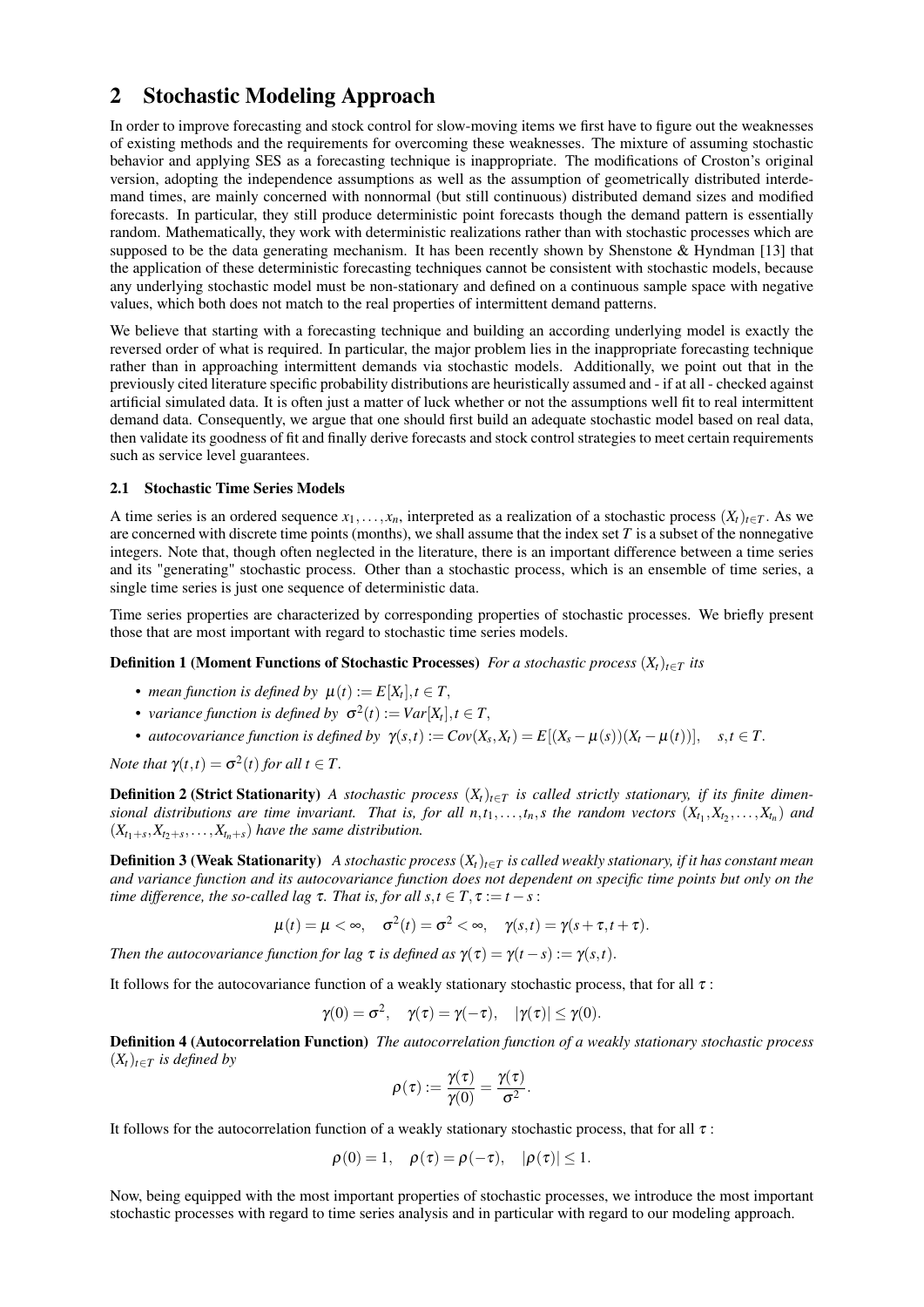**Definition 5 (White Noise)** *A white noise is a sequence*  $(Z_t)_{t \in T}$  *of independent and identically distributed (iid) random variables. If all these random variables are normally distributed with expectation*  $\mu = 0$  *and variance*  $\sigma^2 < \infty$ , then  $(Z_t)_{t \in T}$  is called a Gaussian white noise.

Obviously, a white noise is a strictly stationary stochastic process. In time series analysis, white noise is used for constructing more complex stochastic processes. In the following, let  $(Z_t)_{t \in T}$  denote a white noise with expectation  $\mu = 0$  and variance  $\sigma^2 < \infty$ .

Definition 6 (Autoregressive Process) *An autoregressive process of order p, denoted by AR[p], is a stochastic process*  $(X_t)_{t \in T}$  *defined by* 

$$
X_t = \alpha_1 X_{t-1} + \ldots + \alpha_p X_{t-p} + Z_t, \quad t \in T,
$$

*where*  $\alpha_1, \ldots, \alpha_p$  *are constant coefficients.* 

Definition 7 (Moving Average Process) *A moving average process of order q, denoted by MA[q], is a stochastic process*  $(X_t)_{t \in T}$  *defined by* 

$$
X_t = \beta_0 Z_t + \beta_1 Z_{t-1} + \beta_2 Z_{t-2} + \ldots + \beta_q Z_{t-q}, \quad t \in T,
$$

 $\kappa$ *b* $\beta_0, \ldots, \beta_q$  are constant coefficients. The random variables  $Z_t, t \in T$  constituting the underlying white noise *are usually normalized such that*  $\beta_0 = 1$ .

Definition 8 (ARMA-Process) *An autoregressive moving average process of order* (*p*,*q*)*, denoted by ARMA[p,q], is a stochastic process*  $(X_t)_{t \in T}$  *defined by* 

$$
X_t = \alpha_1 X_{t-1} + \ldots + \alpha_p X_{t-p} + Z_t + \beta_1 Z_{t-1} + \ldots + \beta_q Z_{t-q}, \quad t \in T,
$$

*where*  $\alpha_1, \ldots, \alpha_p$  *and*  $\beta_1, \ldots, \beta_q$  *are constant coefficients.* 

Hence, ARMA processes are composed of AR processes and MA processes and both AR processes and MA processes are specific ARMA processes. An AR[*p*] process is an ARMA[*p*,0] process and an MA[*q*] process is an ARMA $[0, q]$  process. Note that a white noise also fits this framework in that it is an ARMA $[0, 0]$  process.

## 3 Building and Validating Stochastic Models

We have developed a systematic procedure for model fitting to real data by courtesy of *Siemens AG – Healthcare Sector Customer Services Material Logistics* (aka *Siemens Medical Solutions*), Erlangen, Germany. Initially, no independence assumption are made but after computing comprehensive statistics, the independence of data is checked. Dependent on the outcome of suitable tests, either the time series corresponding to interdemand times and demand sizes are fitted to autoregressive moving average (ARMA) processes or fitted to adequate probability distributions.

The essential steps of our modeling procedure and their order in an automated algorithmic application starting with the raw data are outlined below. We emphasize that this procedure is flexible and well accessible to practitioners. Many steps are supported by statistical software packages, which is important for being viable as a part of real inventory management within industrial companies.

- 1. Study summary statistics and the correlation structure of interdemand times and demand sizes
- 2. Test the independence hypothesis: Ljung-Box test
- 3. If independent, fit data to appropriate probability distribution
	- (a) Select potentially appropriate distribution families based on summary statistics
	- (b) For each candidate distribution, obtain parameters by maximum likelihood estimation
	- (c) Validate goodness-of-fit by visualization: graphical plots
	- (d) Validate goodness-of-fit by statistical tests:  $\chi^2$ , Anderson-Darling, Kolmogorov-Smirnov
- 4. If not independent, fit data to ARMA model
	- (a) Select potentially appropriate class of ARMA based on (partial) autocorrelation functions
	- (b) For each candidate class, obtain parameters by
		- (b1) least squares estimation for the AR part
		- (b2) numerical iteration for the MA part
	- (c) Validate goodness-of-fit by residual analysis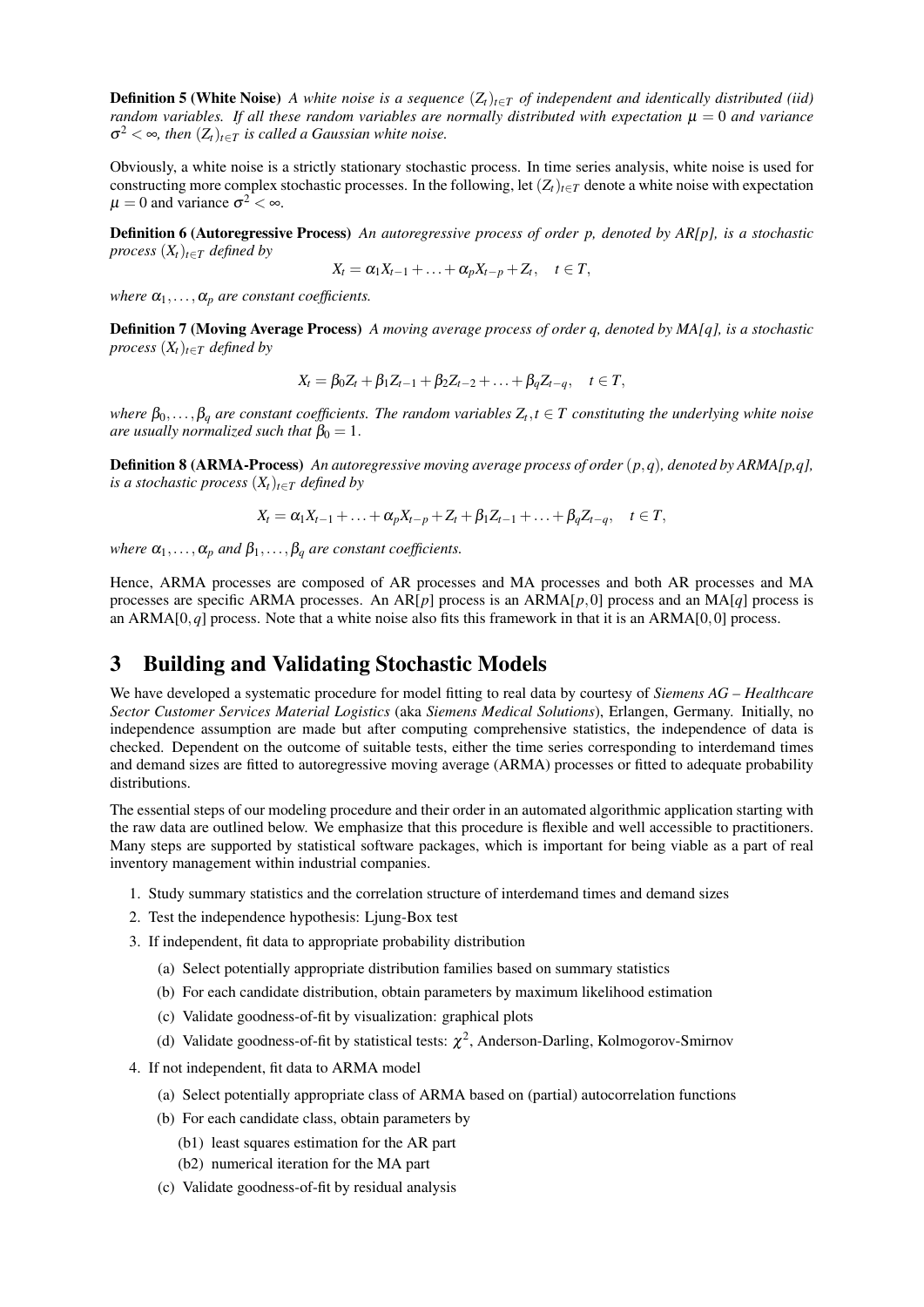This procedure has been applied to the demand patterns of 54 different slow-moving items, each recorded from September 1994 to May 2008. In addition to model fitting for each of these items, one goal was to identify similarities in order to build an aggregated model that integrates as much slow-moving items as possible (inventory of Siemens Medical Solutions takes care bout altogether about 8500 slow-moving items). In the following we describe some more details of the steps and outline the main findings that we obtained in this manner.

Note that we could have formulated our model fitting procedure without explicitly distinguishing between independent and dependent data by just fitting to an ARMA process and keeping in mind that an ARMA[0,0] process is a white noise which means that the data is independent. However, this would be overly generalized. We make the distinction with regard to the specific fitting methodologies, which are much easier for independent data.

### 3.1 Summary Statistics and Correlation Structure

Summary statistics are usually not common in time series analysis when trends, seasonality, dependencies or correlations are present. Nevertheless, they should be computed as a first step in any statistical data analysis because they almost always give useful insights, in particular in the case of intermittent demands where completely random patterns in the sense of iid data or white noise are very likely. In addition, the correlation structure is of major important in time series analysis. Therefore, we consider a variety of statistical measures that give us a first quantitative impression of the data and its correlation structure. More precisely, we compute the following empirical measures from the time series data  $x_1, \ldots, x_n$ .

• *Empirical Mean*

$$
\bar{x} = \frac{1}{n} \sum_{i=1}^{n} x_i,
$$

• *Empirical Variance*

$$
s^{2} = \frac{1}{n-1} \sum_{i=1}^{n} (x_{i} - \overline{x})^{2},
$$

 $s =$ √  $s^2,$ 

> $c = \frac{s}{s}$  $\frac{0}{\overline{x}}$ ,

 $\sigma_n = \frac{s}{\sqrt{n}},$ 

- *Empirical Standard Deviation*
- *Empirical Coefficient of Variation*
- *Empirical Standard Error*
- *Empirical Skewness*

$$
\frac{\frac{1}{n}\sum\limits_{i=1}^{n}(x_i-\overline{x})^3}{\sqrt{\left(\frac{1}{n}\sum\limits_{i=1}^{n}(x_i-\overline{x})^2\right)^3}},
$$

• *Empirical Kurtosis*

$$
\frac{\frac{1}{n}\sum_{i=1}^{n}(x_i-\overline{x})^4}{\left(\frac{1}{n}\sum_{i=1}^{n}(x_i-\overline{x})^2\right)^2}-3,
$$

• *Empirical Covariance*

$$
s_{xy} = \frac{1}{n-1} \sum_{i=1}^{n} (x_i - \overline{x})(y_i - \overline{y}),
$$

• *Empirical Coefficient of Correlation*

$$
r_{xy} = \frac{s_{xy}}{s_x s_y}.
$$

Note that the latter two measures can be computed with regard to different time series as well as within a single time series. One can shift the time series by a lag  $\tau$  and interpret the resulting pairs  $(x_i, y_i) = (x_i, x_{i+\tau})$  in the same way as data points from different time series. Concerned with a single time series one also speaks of autocorrelation as for stochastic processes. In particular, when considering such autocorrelations for different lags, one can get useful insights on the strength of potentially present dependencies, which then yields guidelines for the choice of appropriate ARMA processes.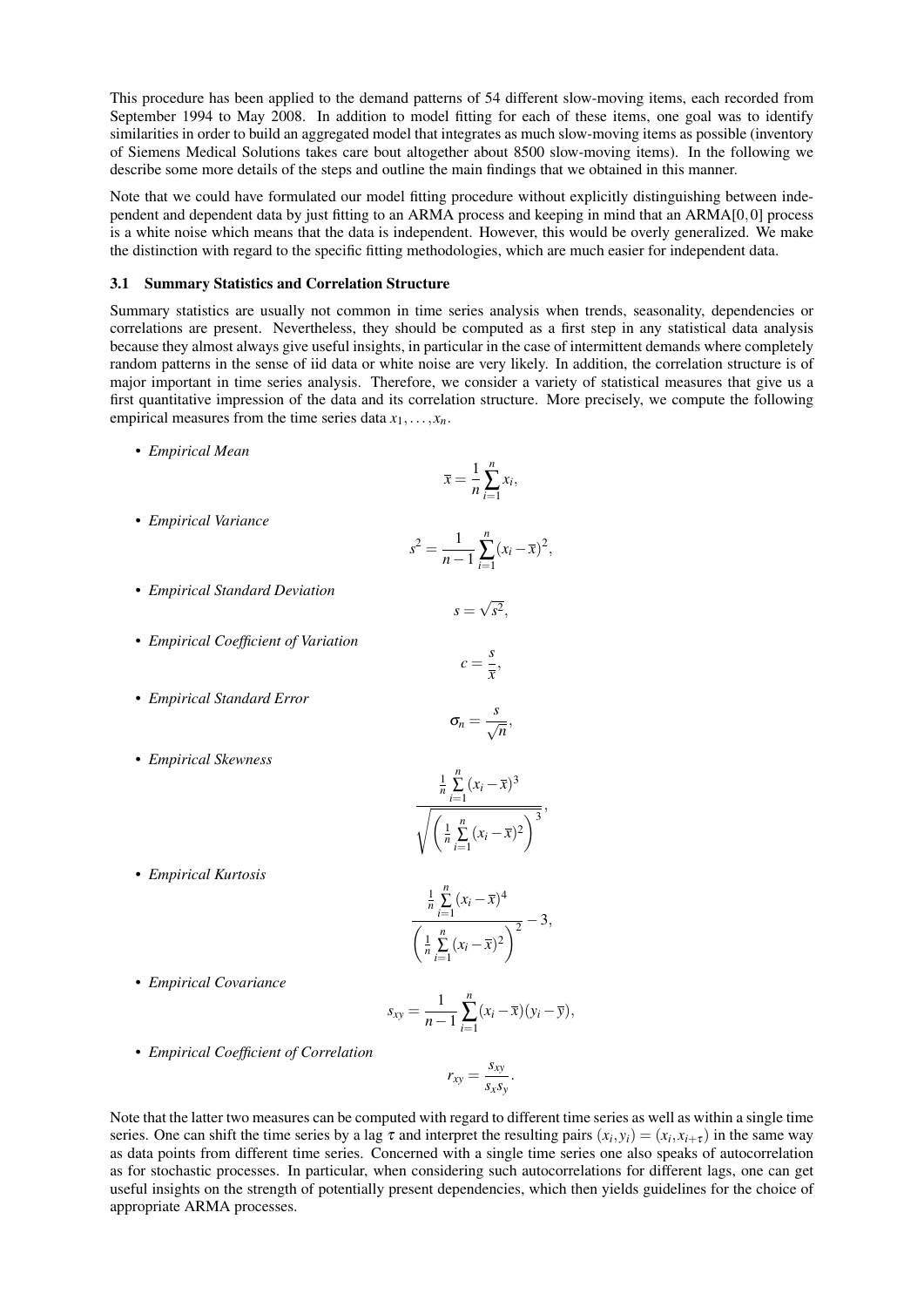#### 3.2 Independence Test

After computing comprehensive summary statistics and studying the correlation structure of the given data, our next step is to test the hypothesis of independence. More specifically, we want to examine whether it is appropriate to assume that successive interdemand times and demand sizes are independent. In the terminology of stochastic time series models, this independence hypothesis corresponds to the hypothesis that the data generating stochastic processes are white noise.

Hence, we are concerned with the independence of successive data from one time series (not with the independence of two or more data sets). In order to test it, the Ljung-Box test [9] can be applied.

With the Ljung-Box test all autocorrelation coefficients are considered simultaneously. The independence hypothesis  $H_0$  and its alternative  $H_1$  are defined as

$$
H_0: \quad \rho(s) = 0, \text{ for all } s \in \mathbb{N}, \ s > 0,
$$

$$
H_1: \quad \{s \mid \rho(s) \neq 0, s \in \mathbb{N}, s > 0\} \neq \emptyset
$$

and the test statistic is computed by

$$
T(\hat{\rho}) = n(n+1) \sum_{j=1}^{h} \frac{\hat{\rho}_j^2}{n-j}.
$$

where *n* is the sample size,  $\hat{\rho}_j$  is the empirical coefficient of autocorrelation on lag *j* and *h* is the number of lags. Then for a given significance level  $\alpha$  the critical section is defined by

$$
T(\hat{\rho}) > \chi^2_{1-\alpha,h}
$$

where  $\chi^2_{1-\alpha,h}$  is the 1 –  $\alpha$ -quantile of the chi square distribution with *h* degrees of freedom.

The Ljung-Box test has been specified as an S-Plus program and applied to the intermittent demand patterns, that is to the interdemand times and the demand sizes of all slow-moving items. One of our main findings is that for almost all intermittent demand patterns the independence assumption is valid. More specifically, according to the Ljung-Box test on a statistical significance level of 0.05, the independence hypothesis was only rejected for two out of the 54 items considered, and the run tests that we additionally performed did not indicate any dependence.

#### 3.3 Fitting Independent Data

If the data is assumed to be independent, our modeling procedure proceeds by fitting the data to a probability distribution. In order to find appropriate probability distributions that well represent the measured data, we performed a parametric fit. Some candidate distributions were selected and for each of these distributions a maximum likelihood estimation (MLE) was carried out to find those parameters that fit best to the data. The goodness of fit was tested by the  $\chi^2$  test, the Kolmogorov-Smirnov (KS) test, and the Anderson-Darling (AD) test.

In a nutshell, given a parametric distribution and measurement data, MLE determines the parameter values of the distribution that are most likely with respect to the data. Goodness-of-fit tests check the assumption that the data is according to a specific distribution and compute test statistics that indicate how well justified this assumption actually is. Though a statistical test is mainly designed for rejecting a hypothesis that is not well justified, it can also provide some sort of ranking, which is important in cases where several distributions are not rejected and may be appropriate. Roughly speaking, the goodness of fit is typically evaluated by the rule that the smaller the test statistic, the better the fit. Also p-values can be taken into account and graphical methods such as a variety of plots visualize how close the fitted distribution is to the data. For the details of the statistical methods we refer the reader to, e.g., [7, 10].

As for the specific distributions that have been fitted to the data, our focus was on discrete probability distributions since both the interdemand times (measured in months for our data) and the demand sizes are integer numbers. We found that for all 54 items the geometric distribution fits best for the interdemand times and that the discrete logarithmic distribution fits best to the demand sizes in the majority of cases and at least fits well in all cases. Hence, Croston's interdemand time distribution has turned out to be appropriate and is now validated on the basis of real data. Only his assumption of normally distributed demand sizes has been substituted by validated logarithmic distribution. This supports our belief that the weaknesses are mainly due to inappropriate forecasting techniques.

#### 3.4 Fitting Dependent Data

If the data is assumed to be dependent, our modeling procedure proceeds by fitting the data to an ARMA process. In order to find appropriate ARMA processes that well represent the measured data, we first selected a potentially appropriate class of ARMA models based on partial autocorrelation functions, estimated the corresponding parameters and validated the fit by residual analysis. Roughly speaking, the fit is made iteratively such that processes of different orders are successively fitted and the sum of squares of differences between the fitted process and the time series data is computed. Finally, the order providing the least square sum is chosen.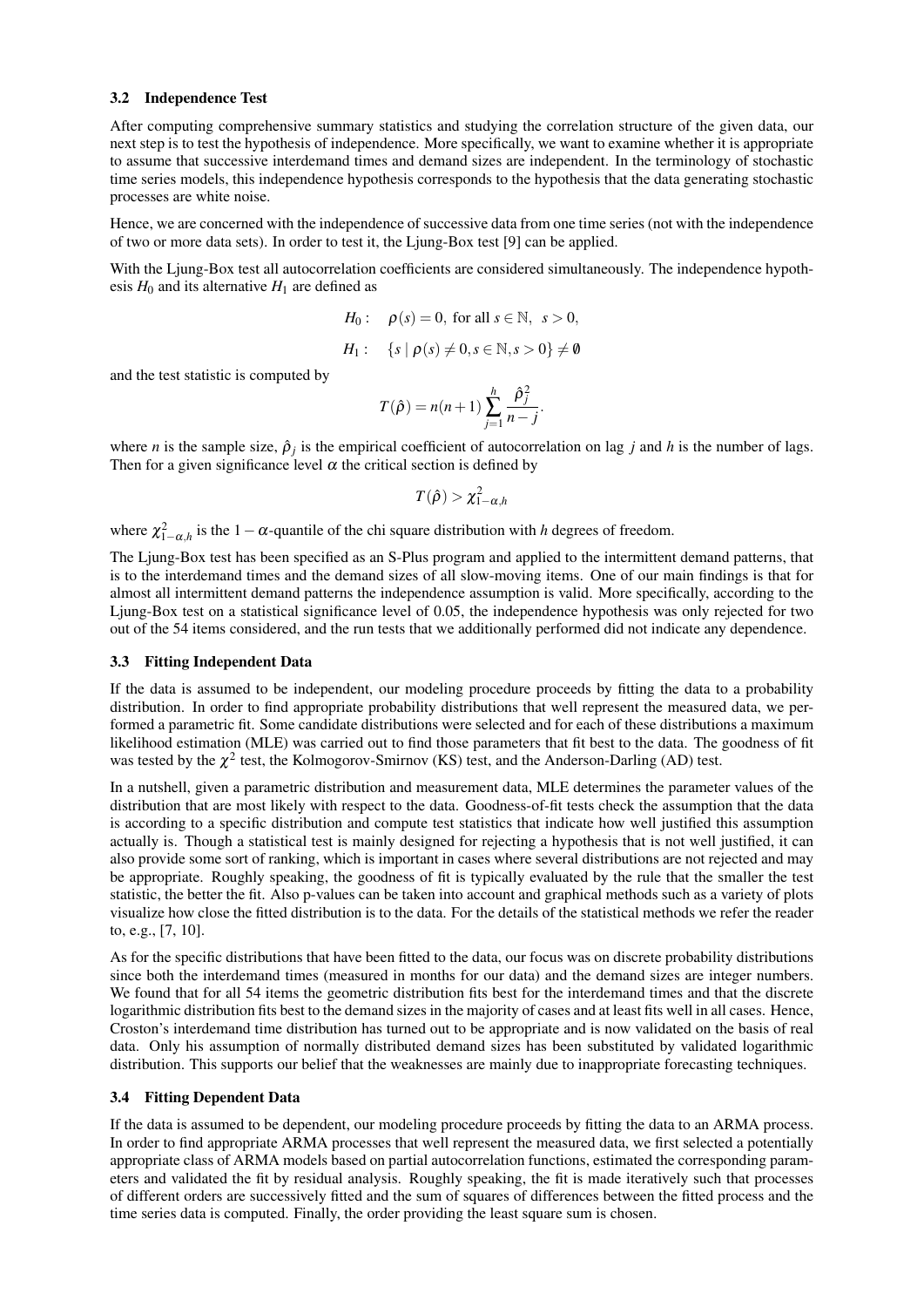Informally, the partial correlation between two variables is the correlation that remains if the possible impact of all other random variables has been eliminated and it is much easier to determine the order of an ARMA process via the partial autocorrelation function than via the original autocorrelation function. For our intermittent demand data, inspection of the partial autocorrelation functions suggested that pure AR processes are most appropriate. We have specified an according procedure in S-Plus and specifically used the Akaike information criterion (AIC) where

$$
AIC(k) = n \log(\hat{\sigma}_{\varepsilon,k}^2) + 2k
$$

is considered and the *k* for which  $AIC(k)$  is minimal yields the estimated order of the AR process. For the details we refer the reader to, e.g.,  $[1, 2, 4, 5, 8]$ .

Even for the two potentially critical items that did not pass the Ljung-Box test for independence, the best fits to ARMA processes resulted in neglecting the MA part and low orders of the AR part, that is, these data were best fitted to purely autoregressive processes of order 2 and 4, respectively, which indicates a very weak dependence. Taking the data as independent and fitting to probability distributions resulted in very accurate fits. Hence, it seems reasonable to assume independence even for these two items. Note that statistical tests give only statements with certain statistical significance, neither proofs nor disproofs of hypotheses.

## 4 Forecasting and Stock Control

Once we have built stochastic models and validated their appropriateness, it is clear that deterministic point forecasts are not very meaningful but stock control strategies are possible which do not rely on simple point forecasts. We obtain service level guarantees in terms of probability bounds on stock out or item availability, respectively. More specifically, we can compute the probability of a demand size being greater than some given threshold, which is closely related to quantiles and tail probabilities of the fitted demand size distribution. Furthermore, to be useful for inventory management in practice where typically not every month each item stock is checked we also need to consider a larger time horizon as the planning period.

Therefore, we compute the probability of more than a given number of demands within a certain time period, essentially via tail probabilities of sums of random variables. After all, we end up with stock control strategies guaranteeing that, given a desired service level in terms of probabilities and the constraint of minimized inventory costs, for every inventory period sufficiently many units of all items are in stock. Finally, thanks to stochastic similarities, items can be aggregated yielding an integrated inventory control system. Hence, altogether we have a mathematically well-founded model fitting procedure for practicable stock control of slow-moving items that seems to be promising and and overcomes some of the weaknesses of currently practiced methods.

#### 4.1 Stock Control Exemplification

We demonstrate a possible application in practice by a simple example where we assume that the interdemand times and demand sizes are independent and have been properly fitted to probability distributions. We further assume that for an example item a prescribed service levels should be achieved within a time horizon of *n* months. The service level is considered to be the item availability, that is the probability  $\eta$  that demands for this item can be immediately served by the units in stock. The question arises how many units of this item must be in stock for a given desired availability.

Though the demand size has no theoretical upper bound, the demand size distribution allows statements on the probability of certain demand sizes. We argue that for practicable stock control only demand sizes with some minimum probability can be reasonably taken into account. In other words, we consider a lower probability bound for the demand sizes such that all demand sizes with a smaller probability are neglected. Then, whenever a demand occurs, the units to be hold in stock should equal the  $\eta$ -quantile  $Q_n$  of the demand size distribution times the number of months in which the item is actually demanded. Hence, by considering a time horizon of more than one month for the planning period, we are even able to serve extreme demands with unlikely large demand sizes, provided that they do not occur multiple times within the time horizon of the planning period.

The remaining question is how often (in how many months) within the next *n* months we should be prepared for demands. We do not simply take the expectation of the number of demands within *n* months, because this does not account for the specific probability distribution. Similarly as for the demand sizes, we consider an upper bound such that only with a small probability demands occur in more months than suggested by the bound. This probability is determined by and can be obtained from the interdemand size distribution.

For numerical illustration, we consider an example item that has according to our fitting procedure geometrically distributed interdemand times with parameter  $p = 0.21168$ . Hence, the probability that the item is demanded in the next month equals *p*, which is relatively large. This means we should be prepared for a demand in the next month. Moreover, the number of demands is binomially distributed, that is the probability of exactly *j* demands within the next *n* months is given by

$$
P_{j,n} := \binom{n}{j} p^j (1-p)^{n-j}.
$$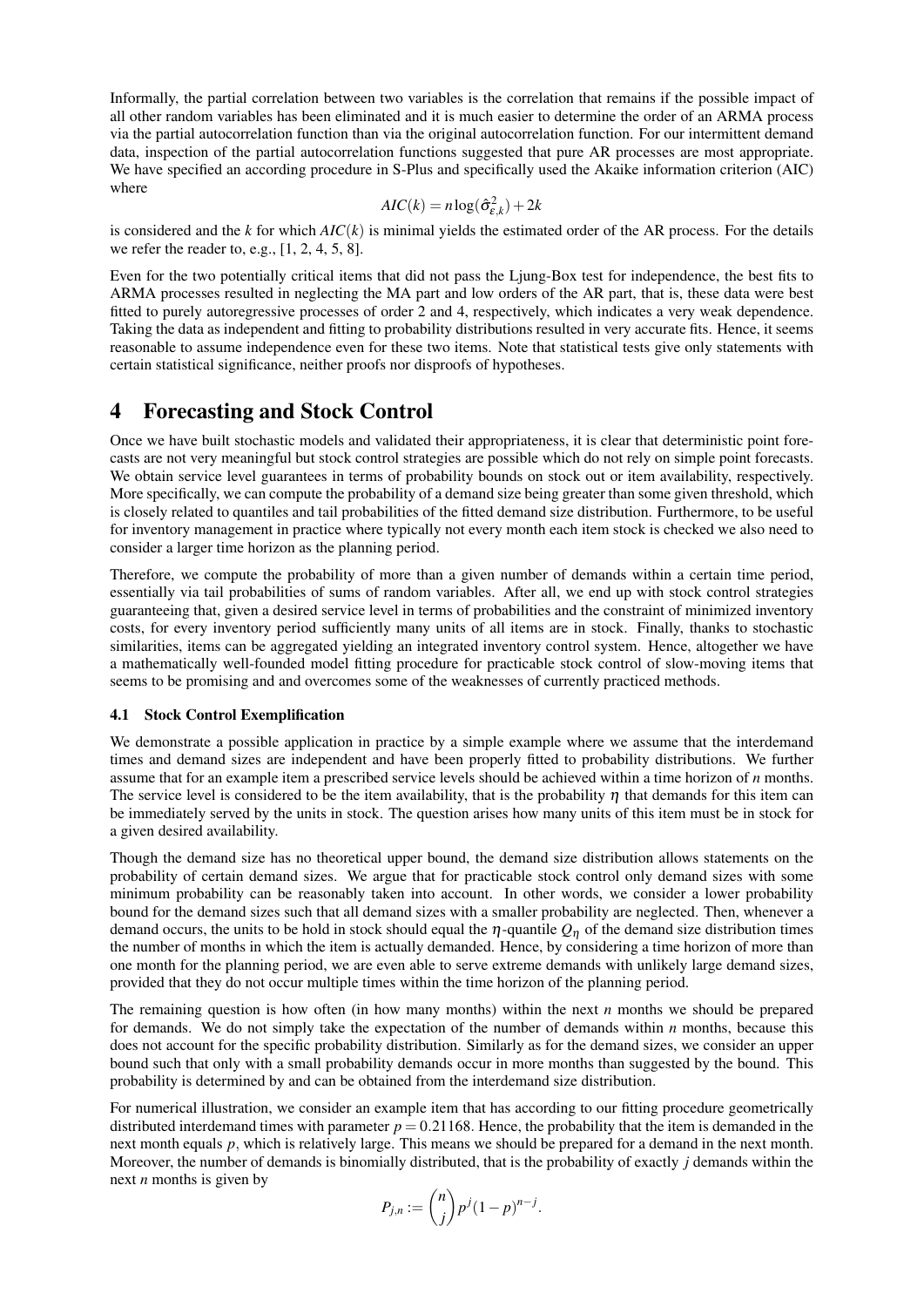Now, assume that our time horizon of the planning period is six months. Then the probability that the item is demanded in each of these next six months is

$$
P_{6,6} = {6 \choose 6} p^6 (1-p)^0 = p^6 = 0.00009,
$$

which is extremely small. Such a demand pattern will happen on average every thousand years such that it is reasonable to neglect it. Clearly, other patterns are more likely. For instance, the probability of exactly one demand within the next six months is  $P_{1,6} = 0,38667$ . Hence, we have to choose a bound  $\zeta$  such that any probability below this bound will be considered too small to realistically assume the corresponding demand pattern.

Let  $\zeta = 0.01$ . From the remaining demand patterns with larger probability, choose those with the largest number of months with demand. Multiplying this number with the  $\eta$ -quantile  $Q_{\eta}$  of the demand size distribution then gives the number *m* of units required in stock. For our example item the demand sizes are logarithmically distributed with parameter  $\vartheta = 0.54295$ . With the choice of  $\eta = 0.95$ , the 95% quantile of the demand sizes computes as

$$
Q_{0.95} = \min\left\{x : \frac{-1}{\ln(1-\vartheta)}\sum_{i=1}^{x} \frac{\vartheta^{i}}{i} \ge 0.95\right\} = 4.
$$

Now, for demonstration purposes, successively compare the probabilities  $P_{j,n}$  with  $\zeta = 0.01$ :

$$
P_{1,6} = 0.38667 > \zeta,
$$
  
\n
$$
P_{2,6} = 0.25957 > \zeta,
$$
  
\n
$$
P_{3,6} = 0.09293 > \zeta,
$$
  
\n
$$
P_{4,6} = 0.01872 > \zeta,
$$
  
\n
$$
P_{5,6} = 0.00201 < \zeta.
$$

Hence, we take four demands within the next six months as sufficiently likely to be prepared for it and the number of units required in stock is therefore

$$
m = Q_{0.95} \cdot \max\{j : P_{j,n} > \zeta\} = 4 \cdot 4 = 16.
$$

The outlined approach is astonishingly simple and provides a useful way of assuring certain service levels. Nevertheless, a couple of issues require further investigation such as a reasonable planning period (time horizon) over which stock control should be considered. Besides, an additional option to react within the planning period when the number of units in stock falls below a critical level would be surely useful. However, with regard to these points, there are usually practical constraints and not everything what is theoretically desirable is practically possible.

### 5 Conclusion

We have presented a stochastic modeling approach for the demand patterns of slow moving items with regard to intermittent demands forecasting and stock control. The key problem in intermittent demands forecasting and stock control is the demand pattern of slow moving items which renders traditional deterministic exponential smoothing techniques inappropriate. Stochastic models are required to capture the intermittent demand pattern. It turns out that stochastic time series models are well suited. In many cases the intermittent demand patterns even appear to be purely random in the sense that interdemand times and demand sizes are iid random variables corresponding to a white noise process.

A procedure has been suggested for fitting real data to suitable stochastic models based on which forecasting and stock control become well-founded and automated. While this modeling procedure already seems to be mature enough to address items separately without any substantial improvements necessary, further research should deal with aggregated models for multiple items. With regard to stock control for single items, one potential application of the stochastic model has been demonstrated and similar approaches with an aggregated model are highly desirable. Hence, stochastic models for intermittent demands forecasting and stock control appear to be promising and have already proven useful but a lot of future work is still required and already ongoing.

### 6 References

- [1] G. E. P. Box and G. M. Jenkins. *Time Series Analysis: Forecasting and Control*. Holden Day, 1970.
- [2] G. E. P. Box, G. M. Jenkins, and G. C. Reinsel. *Time Series Analysis: Forecasting and Control*. John Wiley & Sons, 4th edition, 2008.
- [3] J. E. Boylan and A. A. Syntetos. The accuracy of a modified Croston procedure. *International Journal of Production Economics*, 507:511–517, 2007.